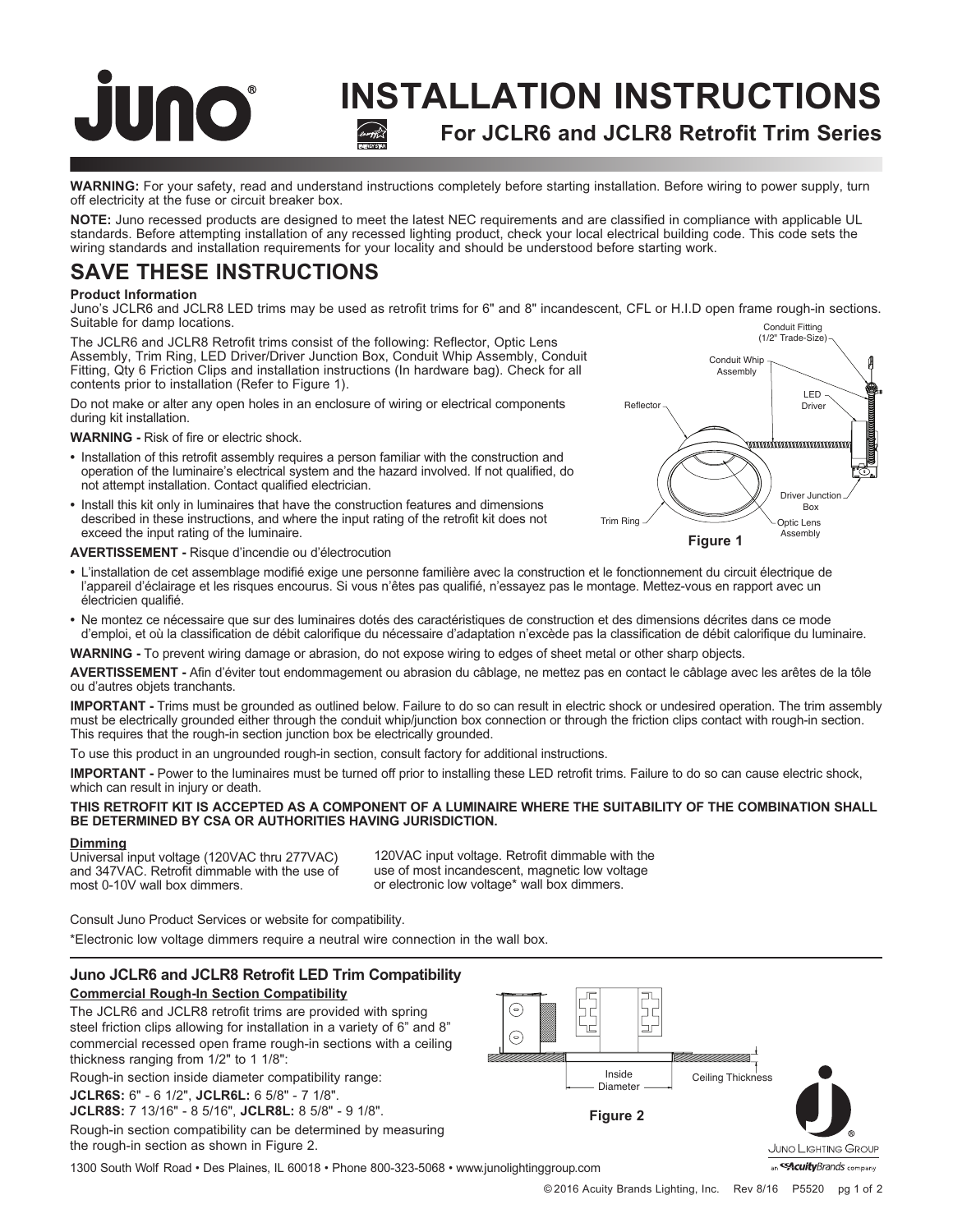# **INSTALLATION INSTRUCTIONS For JCLR6 and JCLR8 Retrofit Trim Series**

### **Installation**

When the rough-in section is modified, the loose warning label supplied with this retrofit kit must be affixed to the luminaire in a location visible after installation. Retrofit kit is voltage specific. Verify proper voltage before installation.

## **Electrical Connection**

**JUNO** 

**Step 1.** Turn off electricity at the fuse or circuit breaker box.

**Step 2.** Remove existing trim section and housing (if applicable) to gain access to the rough-in section junction box. Remove junction box access cover.

**Step 3.** Disconnect all primary input wires leading from input supply to the ballast or socket.

**Step 4.** Install the supplied trim conduit whip into the junction box via knockout using supplied ½" trade size fitting.

**Note:** Retrofit conduit whip assembly is provided with quick disconnect connector located in LED driver junction box. Connector can be disconnected to separate reflector from supply wire connection. This allows for easy installation of supply wire connection to retrofit without reflector interference. (Refer to Figure 4).

**Step 5.** Connect supply wires to the retrofit trim wires (Refer to Figure 3).

**Step 6.** Make certain rough-in section junction box is grounded. Reinstall junction box cover.

### **Reflector Installation**

**Note:** Rough-in section ring must be present to utilize provided friction clips.

**Step 1.** Determine which friction clip to utilize. Two styles of mounting friction clips ("A" & "B", 3 each) have been provided for different retrofit aperture ranges. This is to ensure best fixture retention when installing reflector trim assembly. When utilizing provided mounting friction clips, please refer to Figure 5 for proper friction clip aperture inside diameter range. Aperture inside diameter can be determined by measuring rough-in section as shown in Figure 2 on previous page.

**Step 2.** Install each clip along rough-in section ring (120° apart) by pushing them upward on the edge of the rough-in section ring (See Figure 6 & Detail A).

**Note:** Existing Reflector retainer clips from old reflector/trim assembly may need to be removed or bent back to allow proper LED retrofit reflector installation.

**Step 3.** After friction clip installation, the reflector trim assembly can now be installed. Reconnect the conduit whip quick disconnect connector, if utilized, and close LED driver junction box. Place LED driver junction box thru the ceiling cut-out and allow it to rest on the ceiling.

**Step 4.** Push reflector trim assembly through rough-in section hole and make sure mounting friction clips engage against reflector.

**Step 5.** Restore power after installation of fixture is completed

#### **Driver Replacement**

Driver replacement must be performed by a qualified electrician. Remove reflector trim assembly from rough-in section and disconnect driver junction box connector (Figure 4). Remove driver whip assembly from rough-in section junction box. Order replacement part number as identified on the driver.



1300 South Wolf Road • Des Plaines, IL 60018 • Phone 800-323-5068 • www.junolightinggroup.com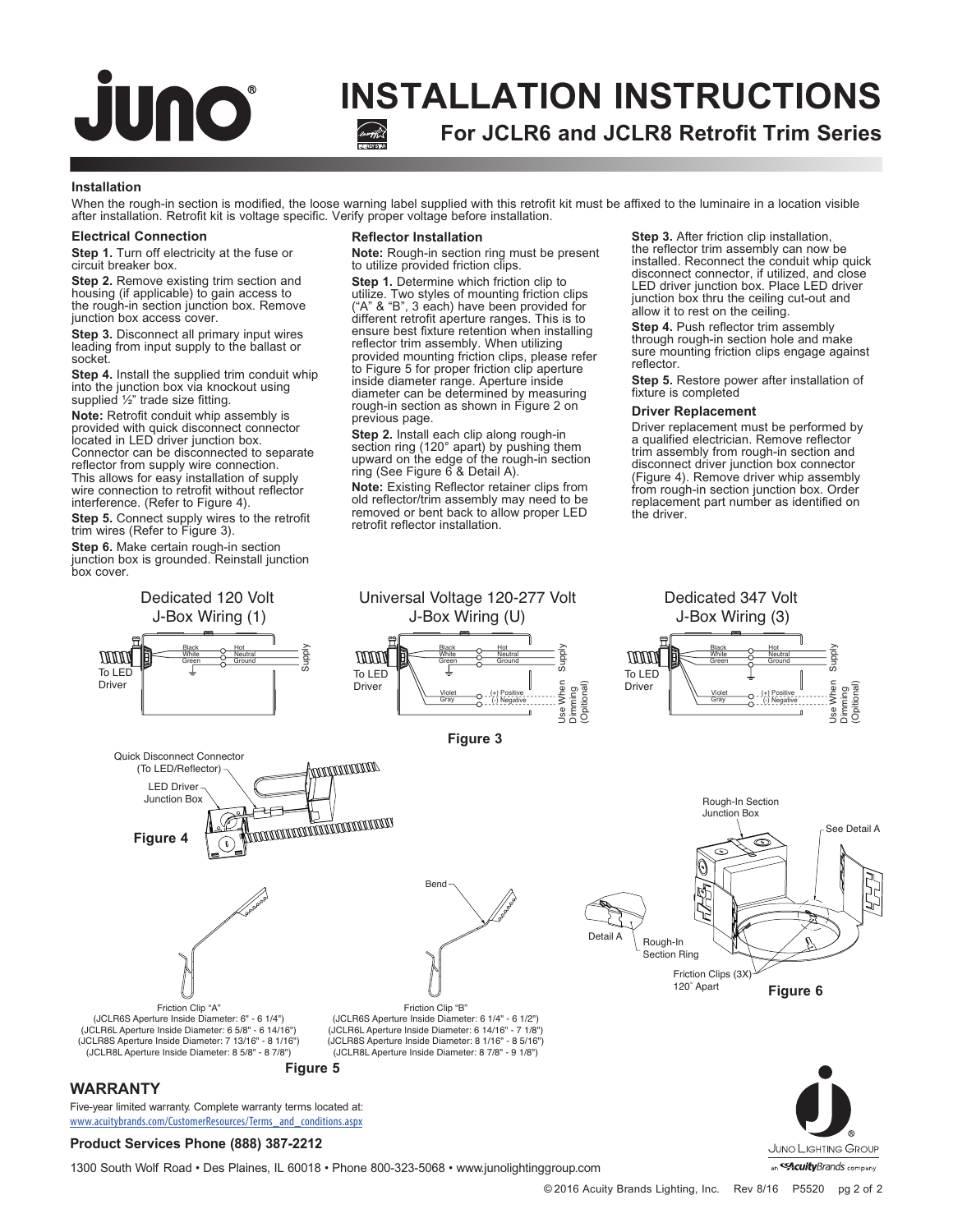# **Para Bordes de Retroadaptación de las Series JCLR6 y JCLR8 INSTRUCCIONES DE INSTALACIÓN**

**ADVERTENCIA:** Por su seguridad, lea y entienda completamente las instrucciones antes de iniciar la instalación. Antes de cablear a la fuente de energía, apague la electricidad en la caja de fusibles o cortacircuitos.

**NOTA:** Los accesorios empotrados Juno están diseñados para cumplir con los últimos requisitos NEC y están enlistados en cumplimiento con los estándares UL relevantes. Antes de intentar la instalación de cualquier accesorio luminoso empotrado, revise su código eléctrico de construcción local. Este código establece los requisitos de alambrado e instalación para su localidad y debe de entenderse antes de que inicie su trabajo.

# **GUARDE ESTAS INSTRUCCIONES**

# **Información del Producto**

Los bordes para LED JCLR6 y JCLR8 de Juno pueden usarse como bordes de retroadaptación en secciones incandescentes de 6" y 8", CFL o H.I.D de marco abierto con anillo de empalme empotrado. Adecuado para lugares húmedos. Conector al Ducto (Tamaño

Los bordes de Retroadaptación JCLR6 Y JCLR8 consisten en lo siguiente: Reflector, Ensamblaje de Lente Óptico, Anillo del Borde, Impulsador LED/Caja de Empalmes del Impulsador, Ensamblaje del Conector de Ducto, Adaptador de Ducto, Cant. 6 Clips de Fricción y las instrucciones de instalación (en la bolsa de herrajes). Compruebe todos los contenidos antes de la instalación (Consulte la Figura 1).

No haga o altere cualquier agujero en la carcasa de componentes de alambrado o eléctrico durante la instalación del kit.

# **ADVERTENCIA -** Riesgo de incendio o descarga eléctrica.

- **•** La instalación de este borde de retroadaptación requiere de una persona familiarizada con la construcción y la operación del sistema eléctrico de las lámparas y los riesgos que conlleva. Si no está calificado, no intente instalar. Contacte a un electricista calificado.
- **•** Únicamente instale este kit en lámparas que tienen las características de construcción y las dimensiones descritas en estas instrucciones, y donde la clasificación de entrada del kit de retroadaptación no supere la clasificación de entrada de la lámpara.

![](_page_2_Figure_11.jpeg)

# **AVERTISSEMENT -** Risque d'incendie ou d'électrocution

- **•** L'installation de cet assemblage modifié exige une personne familière avec la construction et le fonctionnement du circuit électrique de l'appareil d'éclairage et les risques encourus. Si vous n'êtes pas qualifié, n'essayez pas le montage. Mettez-vous en rapport avec un électricien qualifié.
- **•** Ne montez ce nécessaire que sur des luminaires dotés des caractéristiques de construction et des dimensions décrites dans ce mode d'emploi, et où la classification de débit calorifique du nécessaire d'adaptation n'excède pas la classification de débit calorifique du luminaire.

**ADVERTENCIA -** Para prevenir daño o abrasión al alambrado, no exponga el alambrado a las orillas de hojalata y a otros objetos filosos.

**AVERTISSEMENT -** Afin d'éviter tout endommagement ou abrasion du câblage, ne mettez pas en contact le câblage avec les arêtes de la tôle ou d'autres objets tranchants.

**IMPORTANTE -** Los bordes deben de estar conectados a tierra como se describe abajo. El incumplimiento puede resultar en una descarga eléctrica o una operación no deseada. El ensamblaje del borde debe de estar conectado a tierra, ya sea a través de la conexión al ducto/caja de empalmes o a través de los clips de fricción en contacto con la sección de empalme empotrado. Esto requiere que la caja de empalmes de la sección de empalme empotrado esté conectada a tierra.

Para utilizar este producto en una sección de empalme empotrado sin conexión a tierra, consulte con la fábrica para obtener instrucciones adicionales.

**IMPORTANTE -** La energía a las lámparas debe de estar apagada antes de instalar estos bordes LED de retroadaptación. El incumplimiento puede causar una descarga eléctrica, lo cual puede resultar en una lesión o la muerte.

# **ESTE KIT DE RETROADAPTACIÓN SE ACEPTA COMO COMPONENTE DE UNA LÁMPARA DONDE LA APTITUD DE LA COMBINACIÓN SERÁ DETERMINADA POR CSA O LAS AUTORIDADES QUE TENGAN JURISDICCIÓN.**

# **Regulación**

Carcasas de voltaje de entrada universal (120VCA hasta 277VCA) y 347VCA. Atenuación retroadaptable con la mayoría de reguladores de caja de pared de 0 a 10V.

Voltaje de entrada de 120VCA. Atenuación retroadaptable usando la mayoría de reguladores de caja de pared incandescentes, magnéticos de voltaje bajo y electrónicos de voltaje bajo\*.

Consulte con Servicios de Productos Juno o en el sitio web para compatibilidad. \*Los reguladores electrónicos de bajo voltaje requieren una conexión de cable neutral en la caja de pared.

# **Compatibilidad de los Bordes LED de Retroadaptación JCLR6 y JCLR8 de Juno**

**Compatibilidad Comercial de la Sección de Empalme Empotrado** Los bordes de retroadaptación JCLR6 y JCLR8 se proporcionan con clips de fricción de acero de resorte lo que permite una instalación en una variedad de secciones de empalme empotrado de marco abierto empotradas comerciales de 6" y de 8" con un grosor de techo que va desde 1/2" hasta 1 1/8":

Rango de compatibilidad del diámetro interior de la sección de empalme empotrado:

**JCLR6S:** 6" - 6 1/2", **JCLR6L:** 6 5/8" - 7 1/8".

**JCLR8S:** 7 13/16" - 8 5/16", **JCLR8L:** 8 5/8" - 9 1/8".

La compatibilidad de la sección de empalme empotrado se puede determinar midiendo la sección de empalme empotrado como se muestra en la Figura 2.

1300 South Wolf Road • Des Plaines, IL 60018 • Teléfono 800-323-5068 • www.junolightinggroup.com

![](_page_2_Figure_32.jpeg)